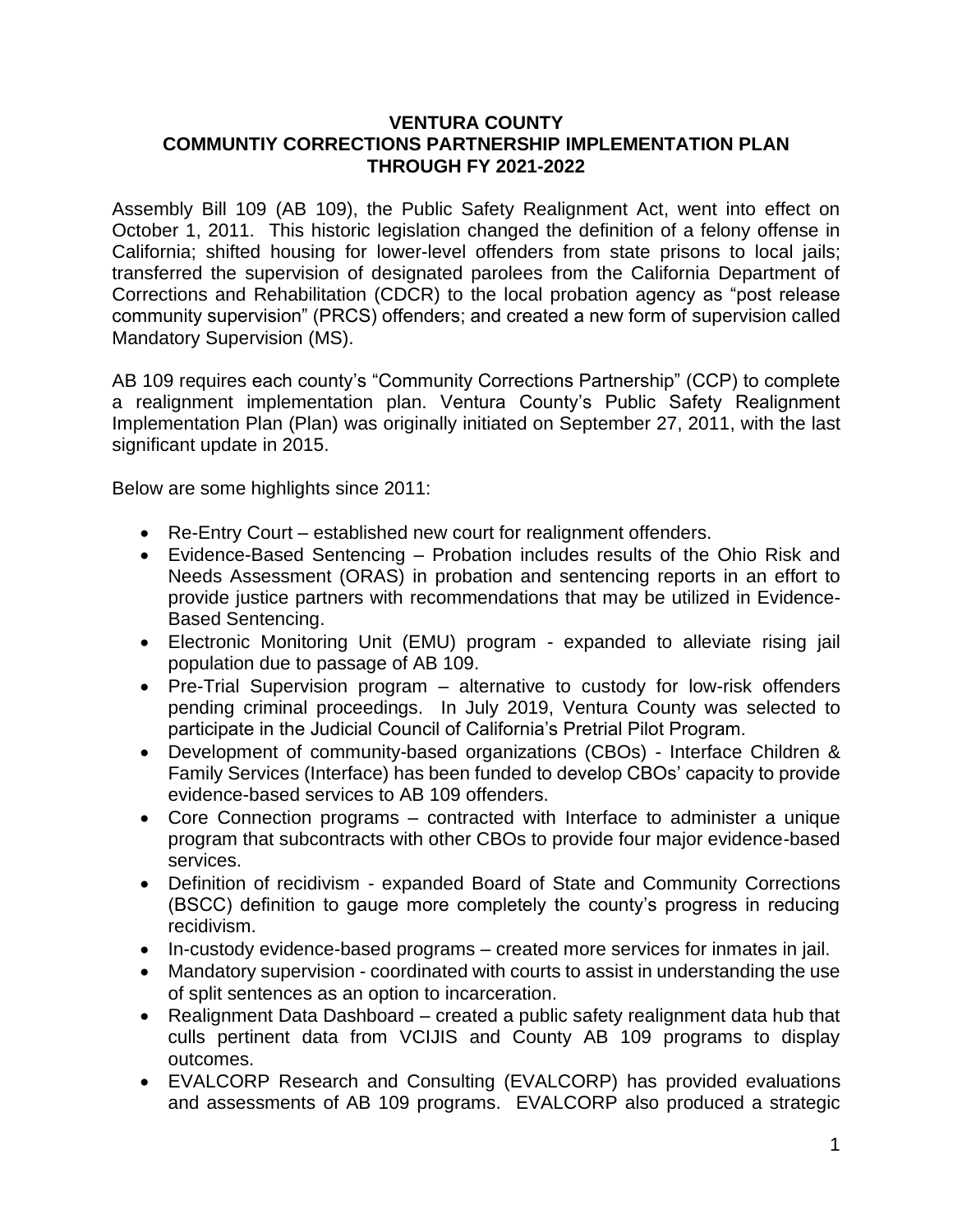plan to provide a roadmap for implementing countywide realignment efforts for fiscal years 2019/20–2021/22.

- Participated in the Pew-MacArthur Results First Initiative with the California State Association of Counties to adapt state-specific evidence-based policymaking strategies.
- Clients that score moderate to very high risk on the ORAS are required to participate in Moral Reconation Therapy.
- Medicated Assisted Treatment (MAT) has been utilized in the jail for realignment clients.

As a result of the COVID-19 pandemic, in March 2020, a "Stay Well at Home Order" was issued in Ventura County. As a result of these orders, court was closed; the jail limited bookings; zero bail was in effect; California Department of Corrections and Rehabilitation released PRCS offenders early; in person contact was minimized, etc. Nonetheless, Ventura County's realignment partners worked together to continue to deliver services.

# **AB 109 Funding for FISCAL YEAR 2021-2022:**

Due to the COVID–19 pandemic, an in-depth review of AB 109 funding was not available for this implementation plan at the time of submission. The County of Ventura continues to evaluate the financial impacts of COVID-19 on State and Federal funding for Fiscal Year (FY) 2021-2022.

## **AB 109 PROGRAMS, SERVICES AND HIGHLIGHTS FOR FY 2021-2022:**

## **Sheriff's Office:**

The Sheriff's Office continues to advance their efforts to provide innovative and effective programs and opportunities to the inmate population. Enhanced services have been created to address the dramatic increase in inmates with serious mental illness. The Sheriff's Office has maintained their Electronic Monitoring Unit (EMU) program, which moves low risk inmates out of custody, allowing greater flexibility in housing and accommodating inmates who are serving longer sentences. The EMU criteria has been adjusted to provide low-risk offenders nearing the end of their sentences an opportunity to seek employment and engage in out of custody programming, which will assist with their transition back to the community.

Since the onset of realignment, the Ventura County Jail has seen the population numbers of inmates with serious mental illnesses quadruple. There is an intense workload that comes with this specialized population, which can expose the Sheriff's Office to litigation if steps are not taken to provide enhanced services. To address the challenges that come with this population, custody staff have been reallocated to develop a specialized unit to work directly with these inmates. The Sheriff's Office also expanded Crisis Intervention Training to include custody staff.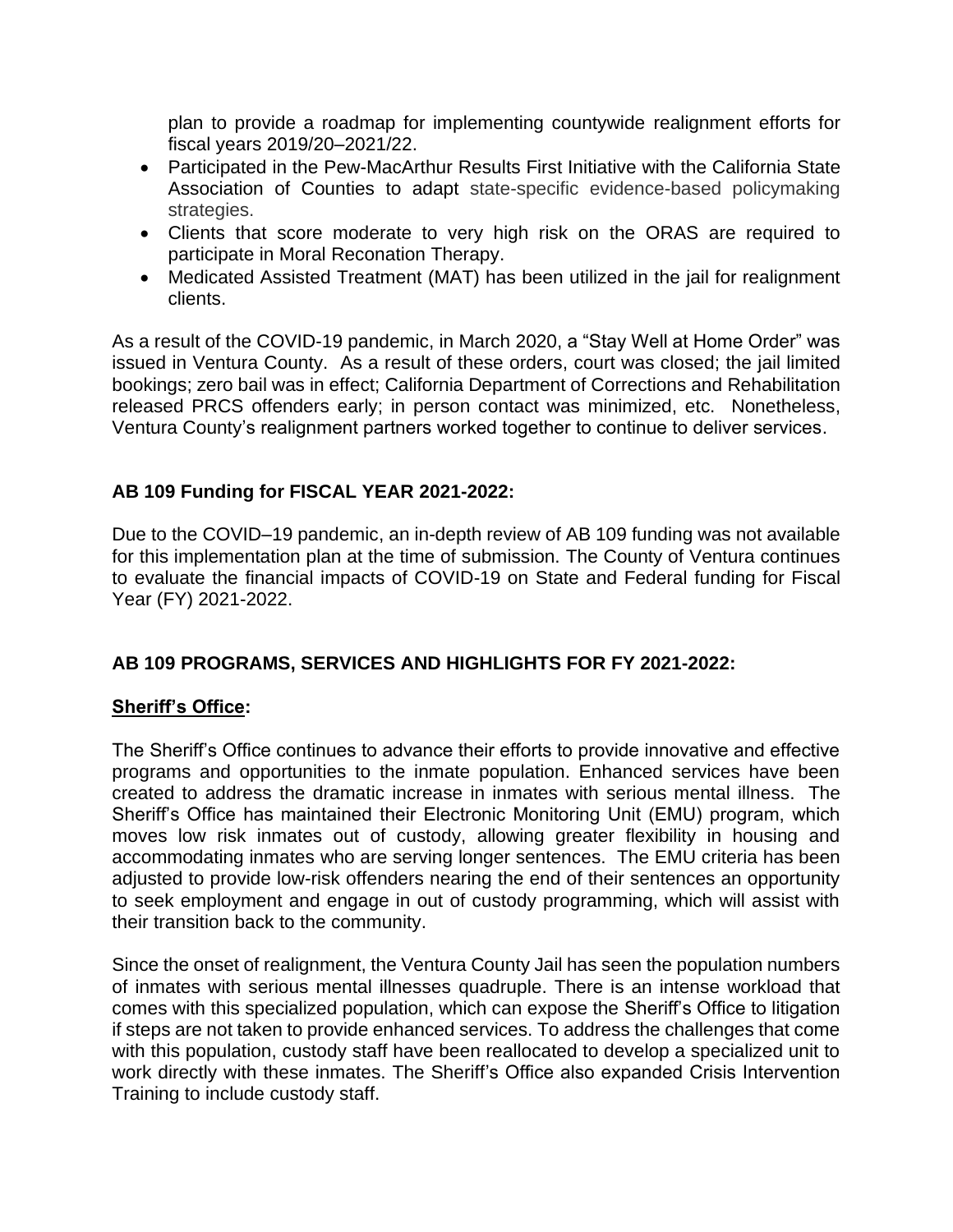EMU has been a successful alternative to incarceration for low-risk offenders. The program was established early in the realignment process and remained a small but effective program for several years. The Sheriff's Office EMU program seeks maintains an average population of 50-60 inmates. There is room to develop this program further in order to provide even greater flexibility within the jails.

The Sheriff's Office dramatically increased the size and scope of their Moral Reconation Therapy treatment system. This program teaches and reinforces reasoned thinking and decision making while encouraging appropriate behavior and responses to stressors in society. Lastly, Wellpath has been contracted to provide this program to a larger population of inmates. Participation, success, and efficacy of the program are being monitored by an independent organization to ensure an evidence-based evaluation.

## **Probation Agency**:

As of November 2021, approximately 759 PRCS and MS offenders (includes those residing out of county) were actively supervised by deputy probation officers assigned to three regional offices (Oxnard, Ventura, and Simi Valley). Caseload sizes are capped at 40 - 55 offenders per deputy probation officer.

A comprehensive risk/needs assessment (ORAS) is completed on each offender to identify risk to reoffend in the community and identify criminogenic risk factors and other areas of need. The assessments are to be completed after release from prison for the PRCS offenders and provided to the Court at the time of sentencing for MS offenders to better inform the Court and assist in sentencing decision-making. In the field, deputy probation officers use the assessments to work with offenders to create, support and monitor individualized case plans targeting treatment to address moderate to high needs along with providing community supervision to ensure compliance with terms and conditions. A formalized graduated response and incentive system was implemented to enhance rewards for case plan successes and proportionate sanctions for noncompliance.

Deputy probation officers are part of a multi-disciplinary screening team which includes representatives from the Behavioral Health Department, Telecare, Alcohol and Drug Programs, and the Human Services Agency. Specialized assessments are completed, and referrals are made for mental health services and chemical dependency treatment. In addition, the Human Services Agency provides countywide employment and vocational training and services for those offenders appropriate for entering the workforce. This program, "Specialized Training and Employment Project for Success" (STEPS), has been recognized by the California State Association of Counties as an innovative approach to reduce recidivism among participants.

Each offender is monitored closely in the community by a "Probation/Police Supervision Team" which includes deputy probation officers and a police officer or deputy sheriff. These teams conduct unannounced home visits, employment checks, and community contacts with offenders to ensure compliance with community supervision terms. The Probation/Police Supervision Teams are knowledgeable in community resources and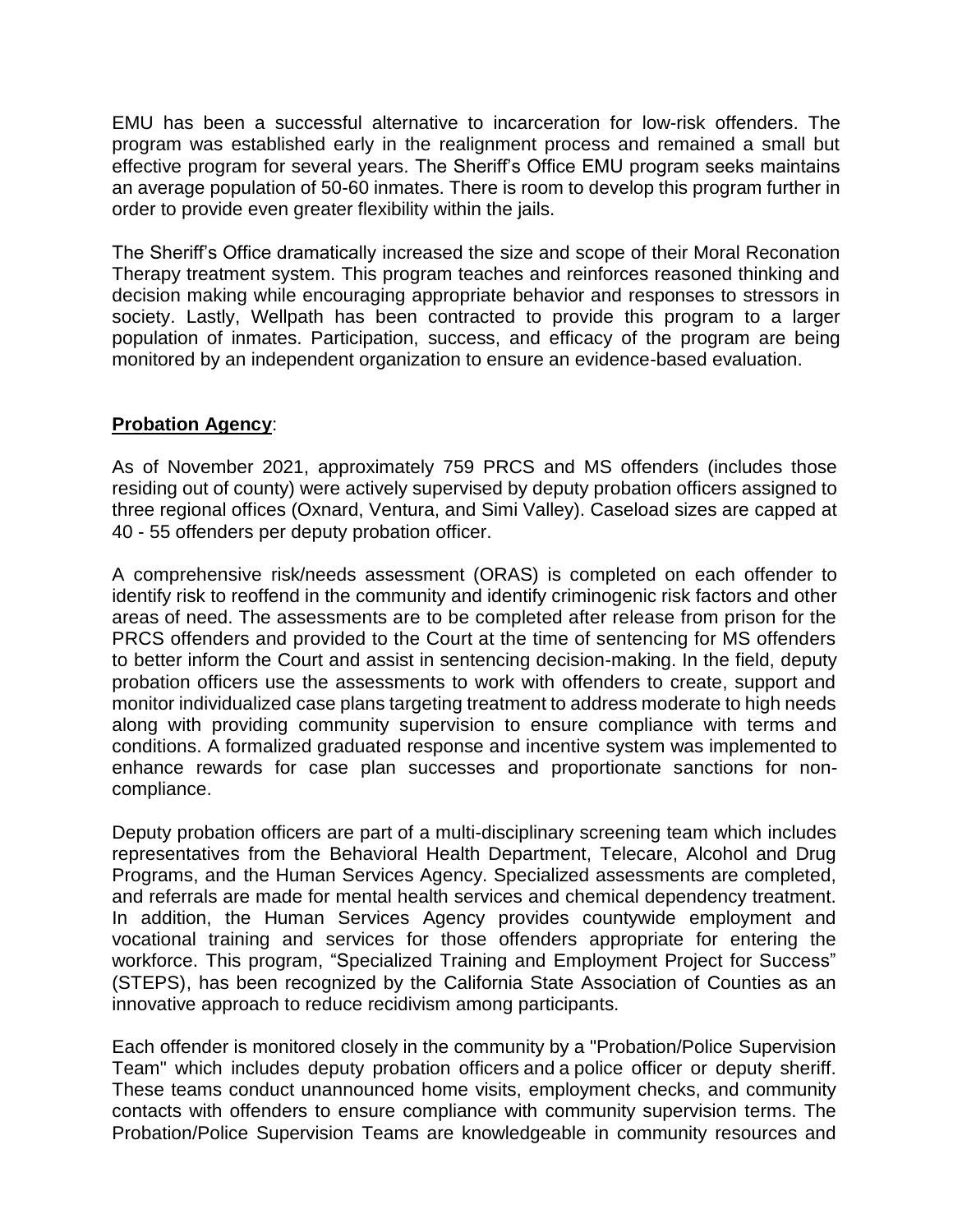services, and complete referrals to these organizations as needed. The Probation Agency's law enforcement partners include the Ventura Police Department, Simi Valley Police Department, and the Sheriff's Office. Oxnard Police Department's Crime Analysis Unit provides offender information and intelligence to deputy probation officers.

To better service offenders sentenced to MS, a deputy probation officer is assigned to the Todd Road and Main Jails to work closely with this population in custody. In this capacity, the Probation Agency conducts risk/needs assessments, works with the Sheriff's Office's Inmate Services to address risk factors through custody case plans, conducts cognitive behavioral interventions, and collaboratively works with offenders and their support systems to develop and implement re-entry case plans upon their release.

Furthering the use of best practices, the Probation Agency is part of the very successful Pre-trial Supervision program. As part of the program, the Probation Agency provides the court with evidence-based pre-trial risk assessments and meets with defendants who are released on their own recognizance to monitor their compliance with the terms and conditions of their supervised release. In July 2019, Ventura County was selected to participate in the Judicial Council of California's Pretrial Pilot Program. This program is operational seven days a week.

The Probation Agency also provides Re-entry Court with a deputy probation officer as part of a multi-disciplinary team consisting of representatives from the District Attorney's Office, the Public Defender's Office, and the Behavioral Health Department. The Re-entry Court program serves as an alternative to custody sanction for violations of probation. Services include intensive court supervision and additional case plan management.

#### **District Attorney's Office**:

The District Attorney's realignment budget funds the equivalent of three full-time Deputy District Attorneys (DDA) and a portion of a Victim Advocate that is dedicated to handling cases affected by realignment. Core staffing remains assigned to handling Penal Code Section 1170(h) cases, parole hearings, victim services, and realignment programming. Direct supervisorial, legal support and indirect costs associated with public safety realignment positions are no longer supported by AB 109 revenues, though the services and costs cannot be eliminated. The passage of AB 109 legislation dramatically changed sentencing, custody, supervision, and revocation options for well over 700 different kinds of felony offenses described within a number of different codes (i.e., Business and Professions Code, Health and Safety Code, Government Code, Penal Code, and others). These changes have necessitated increases in training, policy and procedure development and other increases in workload related to realignment's impact on criminal filings, shaping appropriate alternative sentencing and intervention programs, participating in parole revocation proceedings and expanded victims' services responsibilities.

In 2020, the District Attorney's Office reviewed more than 1,450 1170(h) cases submitted by law enforcement and litigated more than 860 of those cases. The District Attorney's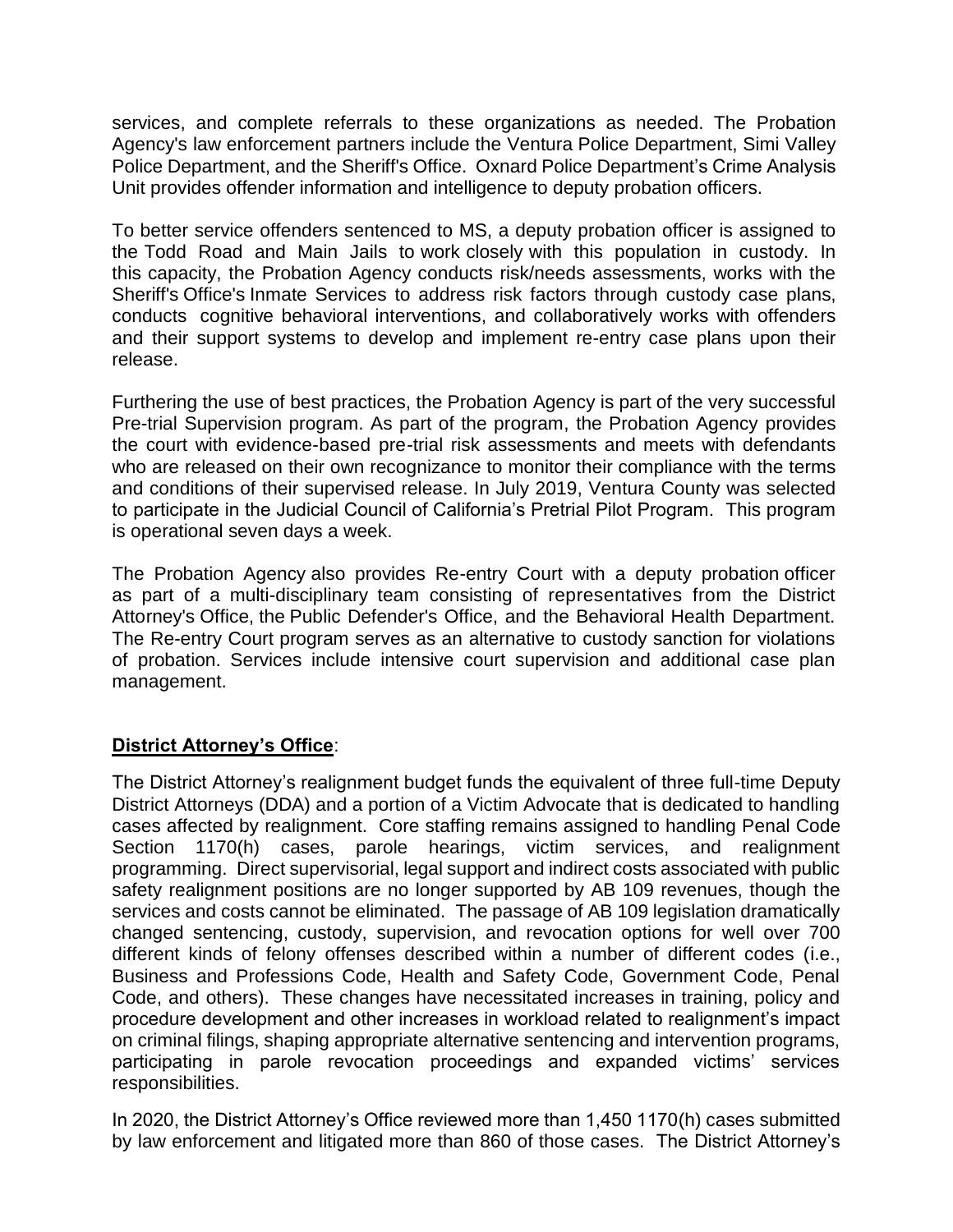Office also participated in nearly 200 parole and post release offender petitions in 2020. In addition to the parole and probation revocation hearings, a DDA participates in several specialty courts, such as the Homeless Court, Mental Health Court and Veterans Court, whose aim is to facilitate rehabilitation among targeted populations. As an example, Veterans Court connects veterans to needed treatment and services, which may include mental health care, drug and alcohol treatment, vocational rehabilitation, or other life skills services and programs. Lastly, the Victim Advocate performs responsibilities formerly performed by the California Department of Corrections and Rehabilitation, such as ensuring victims are notified of appeal status, providing victim support at revocation hearings, developing an adequate plan to collect restitution from defendants, and helping to develop plans to ensure compliance with Marsy's Law when offenders are released on home detention or other alternative sentencing forums.

### **Public Defender:**

The Public Defender's (PD) realignment budget continues to include funding for three attorneys, two social workers, and one law clerk in order to absorb the impact of AB 109 on department operations. In addition to litigating AB 109 matters, the department also uses realignment funding to connect eligible clients to creative, non-jail treatment programs that promote rehabilitation and reduce recidivism. The Public Defender also continues to assist clients with re-entry into the community, also reducing the rate of recidivism.

Public Defender attorneys screen our PRCS, MS, and parole clients to identify those who would benefit from - and are willing to accept – treatment. The department's staff of social workers then works to find appropriate treatment at no cost to the client. Once an appropriate program has been identified, and subsequently approved by the justice partners, the Public Defender Investigator staff transport clients from jail directly to the program. Often, clients are released early for purposes of treatment, reducing jail overhead costs by lowering the number of jail beds occupied.

In 2020, the shutdowns and closures caused by the COVID-19 pandemic significantly reduced the number of available treatment programs, and therefore the department struggled to find appropriate placements for clients during that year. However, now that most facilities have reopened, the department is again placing client in programs. Indeed, in 2021 we have already placed more clients in programs than we did in 2019. The number of clients we have assisted in finding treatment during the past three years are below:

2019: 163 placements

2020: 82 placements

2021 (as of December 2021): 178 placements

The PDs office continues to connect clients to specialty courts such as Homeless Court, Veteran's Court, Mental Health Court and Re-Entry Court, working in collaboration with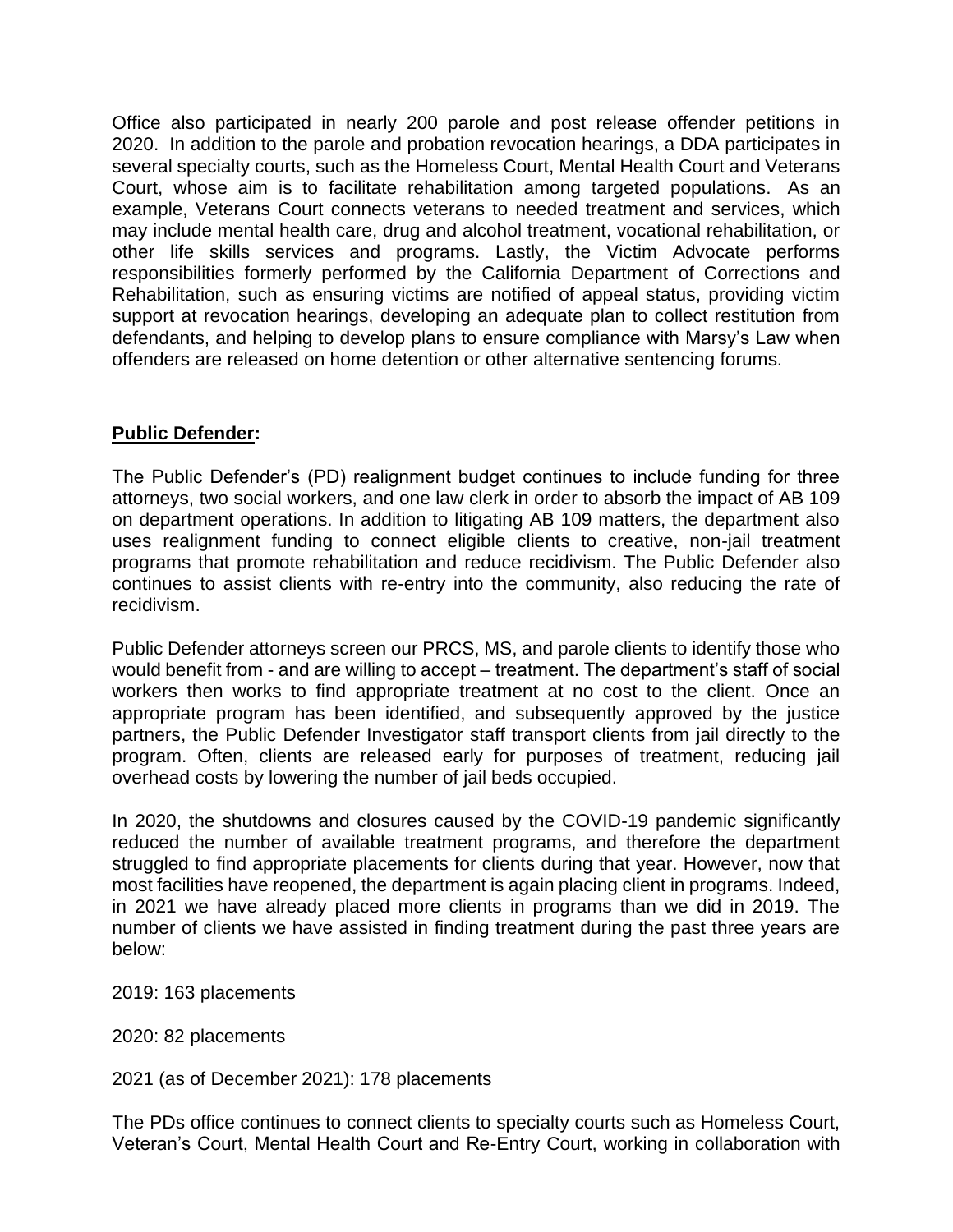our justice partners (Probation, District Attorney, and Behavioral Health) to find rehabilitative services that will assist clients in returning to their families and their community. Homeless Court, for example, allows clients to reduce their court fines and fees by performing community service. Public Defender Law Clerks assist clients in clearing their records to make it easier for them to find jobs and housing.

Mandatory Supervision clients continue to be eligible for Re-Entry Court, another collaborative effort on the part of all justice partners to find appropriate evidence-based alternatives to incarceration. The goal is to ensure that clients are connected to appropriate services to address criminogenic issues so they can rejoin their families and the community and break the cycle of incarceration.

### **Community Based Organizations:**

The Core Connection team is a collaborative of community-based agencies with the shared goal of providing services to the AB109 population and their families in Ventura County. The mission of Core Connection is to remove barriers, increase awareness, and provide community support to individuals who have been incarcerated in order to promote successful reintegration and reduce recidivism.

In FY 2020-2021, the Core Connection team at Interface continued to function as the reentry coordination agency. Ongoing services include coordination of service referrals with the CBO reentry providers, serving as a liaison between CBOs and the Probation Agency, providing a quality assurance function for the subcontracted agencies and providing community capacity building around reentry issues. Contracts were renewed with existing providers selected to deliver Moral Reconation Therapy, Reentry Case Management, Restorative Justice Accountability Group, Trauma Treatment Services, Sober Living and Specialized Treatment Services. Due to continued COVID-19 impacts, Restorative Justice services were never re-introduced in-custody. All services provided by the Core Connection Partnership continue to be available in English and Spanish. In FY 2020-2021 of 448 referrals (individual clients may have been referred or re-referred to more than one service). Core Connection service partners completed 191 new initial intakes, 148 intakes for previously active clients and 234 clients successfully complete services.

During FY 2020-2021, Core Connection offered several capacity-building events, forums, and trainings. These were held virtually for the service partners in order to call attention to issues and services that are important to the reentry community. Additional capacity building was provided virtually for each Probation Agency area office for probation officers, and as needed to individual officers and service providers.

Interface has developed an internal Training, Grants and Evaluation department, to prepare a structured monitoring and evaluation system for the Core Connection program to support data on outcomes for FY 2020-2021. The results of this evaluation will be utilized to inform service delivery and operation improvement.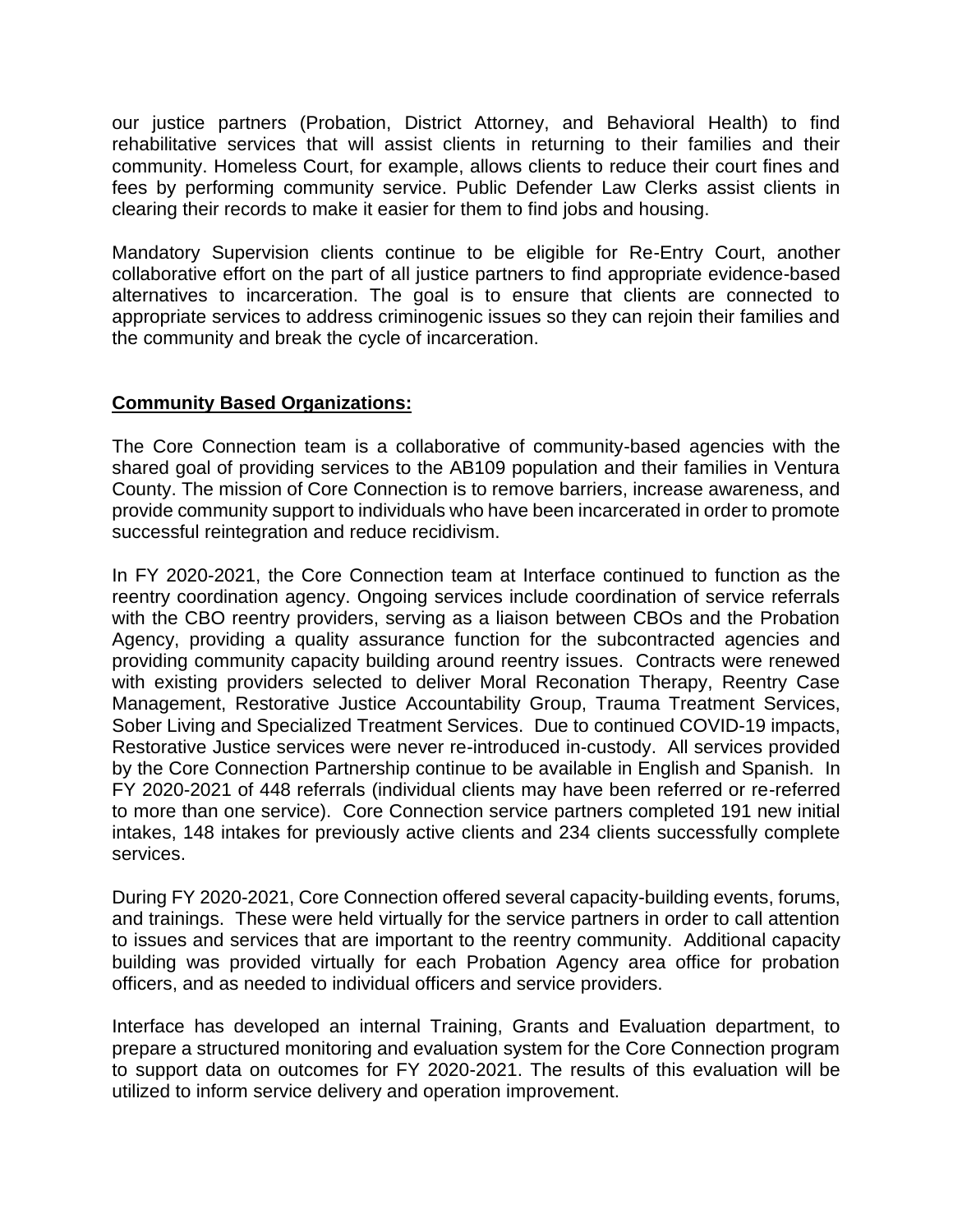#### **Human Services Agency:**

County of Ventura Human Services Agency (HSA) Adult Family Services (AFS) Department provides employment services via the Specialized Training and Employment Project for Success (STEPS) program. Referrals into the program are made directly by probation officers after they assess whether the client is an appropriate candidate for the program. Upon entering the STEPS program, clients complete an Individual Employment Plan (IEP) that assesses for job skills, career objectives, barriers to employment, and supportive services. The IEP is also used to develop an Individualized Service Plan (ISP) addressing his/her unique needs. In addition to being provided with job readiness (e.g., job application completion, resume completion, interview skills, etc.), job search, and job placement assistance, STEPS program participants are provided with assistance in meeting other basic needs so that they can secure a job (e.g., with clothing or medical care, as needed). STEPS program staff identify and build relationships with employers throughout the county to ensure successful job placement.

### **Behavioral Health Department**:

For FY 2020-2021, Ventura County Behavioral Health (VCBH) clinicians provided 369 total assessments for the AB 109 population and served 354 unique clients. To continue serving the mental health and substance use disorder treatment needs of the PRCS offenders, VCBH has three co-located clinicians with mental health and substance abuse assessment and treatment experience at the Probation Agency's regional sites. VCBH also can do in-custody assessments in cooperation with the Sheriff's Office. This interagency collaboration supports a one-stop evaluation and referral process. In addition to screening, triage, and assessment, the VCBH clinicians provide motivational interviewing, psychoeducation and support, referrals to appropriate services and supports, care coordination, and follow-up.

For substance use treatment services, in addition to the six county-operated clinics, VCBH contracts with Alternative Action Programs (AAP), HealthRIGHT 360, Tarzana Treatment Centers, Aegis Treatment Centers, and Western Pacific Med Corp. Alternative Action Programs provides population specific, evidence-based outpatient treatment in Oxnard, Ventura, Simi Valley, and in-custody at Todd Road Jail. All outpatient VCBH and AAP services include individualized assessment, treatment planning, group and individual counseling, medication assisted treatment (MAT), and Recovery Services. Both HealthRIGHT 360 and Tarzana Treatment Centers provide withdrawal management (detox), and three levels of acute stabilization and residential services (Clinically Managed Low-Intensity, Clinically Managed Population-Specific High-Intensity, and Clinically Managed High-Intensity) for clients meeting medical necessity. Aegis Treatment Centers and Western Pacific Med Corp provide medication-based opioid/narcotic treatment for opioid use disorder. During FY 2020-2021,1,766 unique clients received NTP services at Aegis or Western Pacific. During FY 2020-2021 a total of 2,752 unique clients were served throughout the entire VCBH Substance Use Services Network.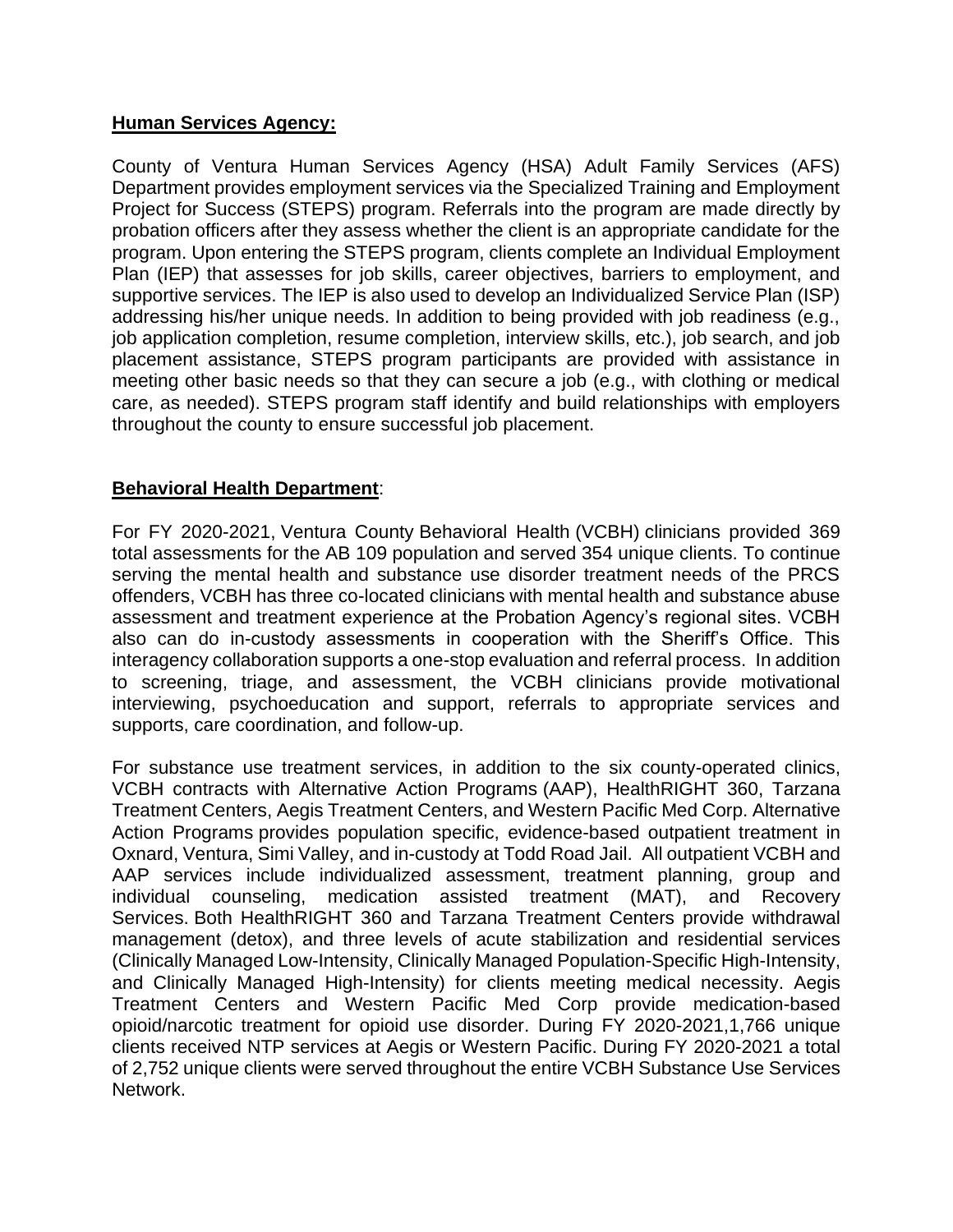For mental health treatment services, VCBH contracts with Telecare. Telecare provides a two-tiered program with a capacity to treat up to 45 AB 109 clients. Mental Health services are provided in accordance with the Assertive Community Treatment (ACT) model. Behavioral Health continues to be committed to treating individuals in the least restrictive setting possible; however, some funding is available for those who may require a higher level of care.

# **Local Law Enforcement:**

As of November 2021, Ventura County currently has approximately 759 PRCS and MS offenders residing in the community. From October 2011 to November 2021, there have been 8,436 flash incarcerations and 13,891 probable cause bookings.

A balanced approach with this population has been most effective in reducing recidivism, targeting short-term (length of supervision) prevention and suppression efforts and longterm behavioral change through evidence-based practices, assessments, and treatment. The partnership between local law enforcement and the Probation Agency allows agencies to timely share and distribute critical information, work together in the field to enforce terms of supervision, and track and maintain contact with offenders allowing for enhanced community monitoring and targeted treatment referrals.

The partnership between the Probation Agency, the Sheriff's Office and the cities of Oxnard, Ventura, and Simi Valley have been strong and successful since realignment. One law enforcement officer from the Sheriff's Office, Ventura and Simi Valley is embedded with the corresponding probation field units. Absent this direct team approach, a greater burden would be placed on both the Probation Agency and local law enforcement to obtain information on offenders and coordinate resources in the community. Continued success of this partnership is a vital part of maintaining the prevention/suppression strategy within the desired balanced approach to supervision. The partnership between the Probation Agency and the city of Oxnard has transitioned from a law enforcement officer embedded with a probation field unit to the implementation of two crime analysis data technicians. Unfortunately, this partnership was suspended due to staffing issues.

## **EVALUATION OF AB 109 PROGRAMS:**

On behalf of the Community Corrections Partnership (CCP) the Probation Agency contracted with EVALCORP Research and Consulting (EVALCORP) to develop a revised Strategic Plan for the CCP in order to provide a roadmap for implementing countywide realignment efforts for FYs 2019/20–2021/22. The Strategic Plan was finalized in July 2019 and provides an overview of the county's AB 109 program's assets and gaps. The CCP assembled an "Exploratory Committee" made up of representatives from the partnering agencies. The Exploratory Committee was tasked with reviewing AB 109 programs and their efficacy utilizing the Strategic Plan and pending analyses from EVALCORP on recidivism of subpopulations and services impacts.